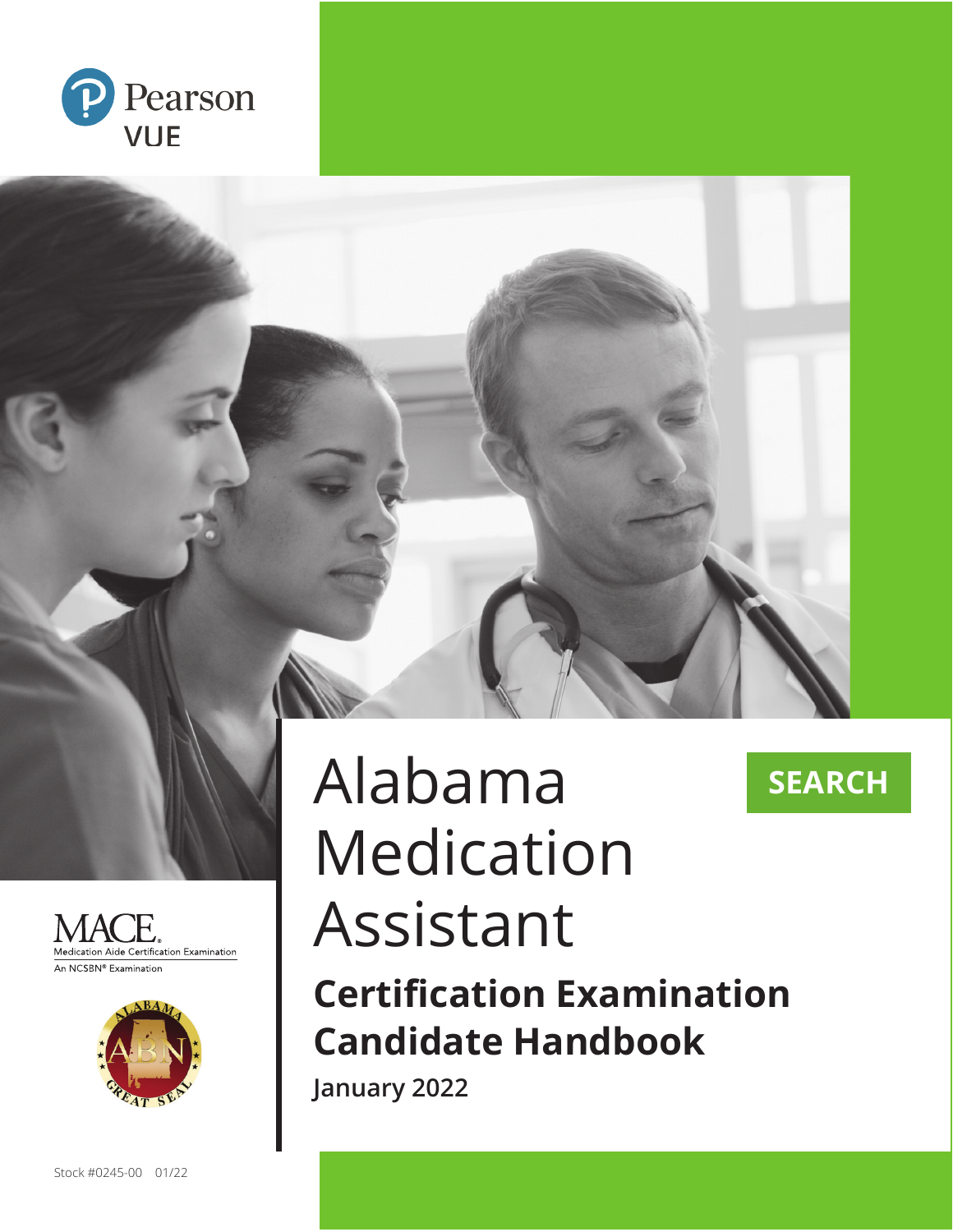# **QUICK REFERENCE**

#### ALABAMA BOARD OF NURSING

770 Washington Avenue Montgomery, Alabama 36104 (334) 293-5200 www.abn.alabama.gov MAC@abn.alabama.gov *Hours of Operation: Monday through Friday 8 a.m. – 4:30 p.m. (Central Standard Time)*

#### PEARSON VUE® **Alabama MACE**

Attn: Regulatory Program 5601 Green Valley Dr. Bloomington, MN 55437 **(877) 383-2901**

*Hours of Operation: Monday – Friday, 5:00 a.m. – 8:00 p.m. Saturday, 5:00 a.m. – 2:00 p.m. Sunday, 7:00 a.m. – 1:00 p.m. (Central Standard Time)*

#### **Call Pearson VUE to:**

- Schedule, re-schedule or cancel an examination
- Obtain information regarding an examination
- Obtain a copy of your Authorization to Test (ATT) letter

#### **Go to Pearson VUE's website (www.pearsonvue.com/MACE/AL) to:**

- Download a Candidate Handbook
- Schedule an examination
- Request an accommodation for testing under the Americans with Disabilities Act (ADA) guidelines

# **RESERVATIONS OVERVIEW**

Before making an exam reservation, candidates should thoroughly review this handbook, which contains examination content outlines and important information regarding eligibility and the examination and licensing application process. For more detailed information, please go to page 3.

## MAKING AN EXAM RESERVATION

Candidates may make a reservation by:

• Visiting the website at

#### **www.pearsonvue.com/MACE/AL**

• Calling **(877) 383-2901**

Candidates should make a reservation online or by phone at least forty-eight (48) hours before the desired examination date. **Walk-in examinations are not available.**

# SCHEDULES & FEES

#### Test Center locations

A list of test centers appears on page 4 of this handbook. Candidates should contact Pearson VUE to confirm specific locations and examination schedules.

#### Exam fees

The examination fee is \$120 and must be paid at the time of reservation by credit card, debit card, or voucher. **Fees will not be accepted at the test center. Examination fees are non-refundable and nontransferable, except as detailed in the** *Change/Cancel Policy* (page 6).

## EXAM DAY

#### What to bring to the exam

Candidates should bring to the examination proper identification. A complete list of acceptable forms of identification appears on page 11.

#### Exam procedures

Candidates should report to the test center at least thirty (30) minutes before the examination begins to complete registration. The time allotted for the examinations is 2 (two) hours. Each candidate will leave the test center with an official score report in hand.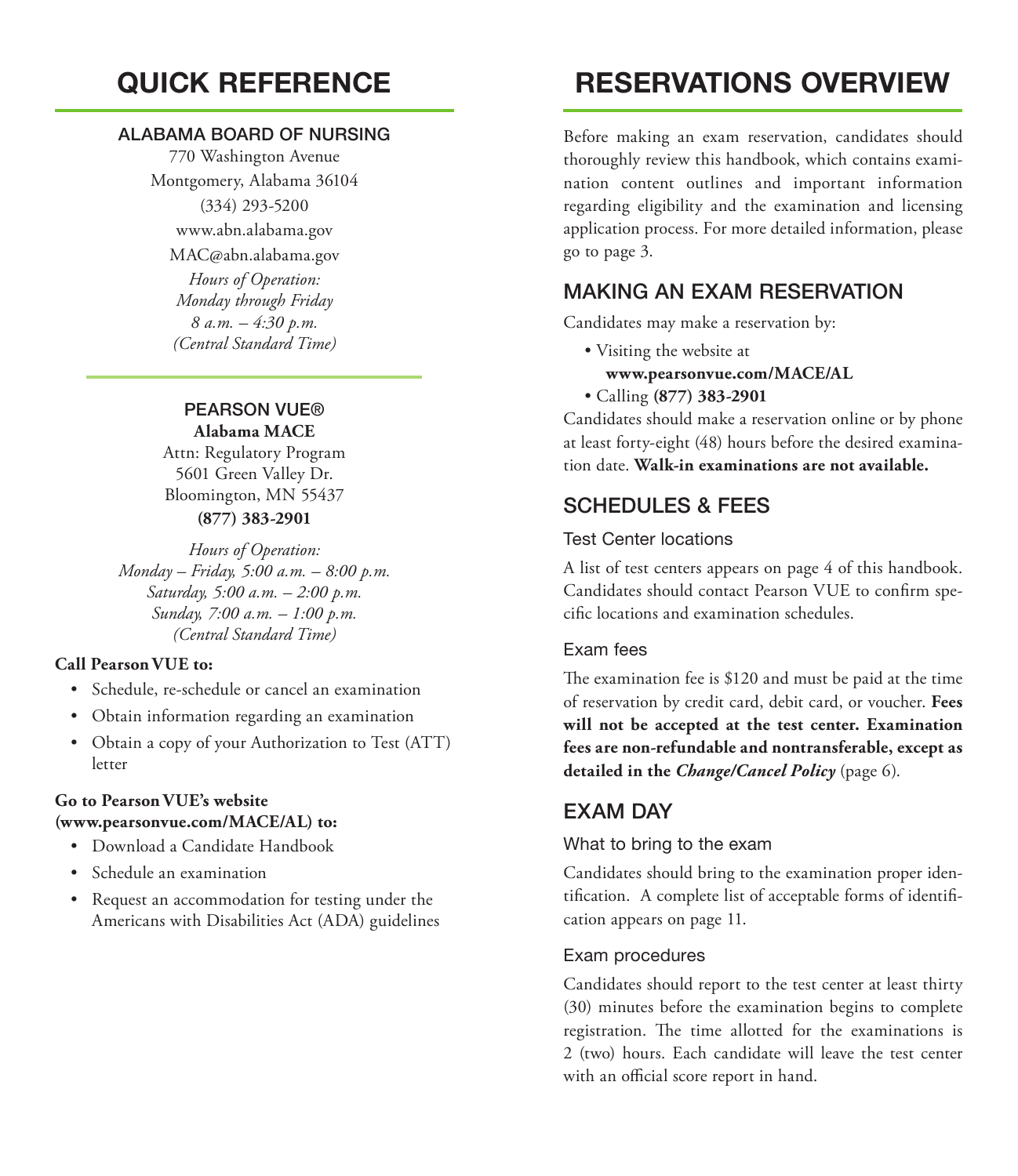# **TABLE OF CONTENTS**

| Medication Assistant Examination  1                |
|----------------------------------------------------|
|                                                    |
| $\overline{4}$<br>CANCELLATION AND RESCHEDULING  6 |
|                                                    |
|                                                    |
|                                                    |
| Acceptable Forms of Candidate Identification 10-11 |
|                                                    |

Pearson VUE and Alabama MACE do not discriminate on the basis of age, sex, race, creed, disabling condition, religion, national origin, or any other protected characteristics.

> Copyright © 2022 Pearson Education, Inc., or its affiliate(s). All Rights Reserved. Pubs\_orders@Pearson.com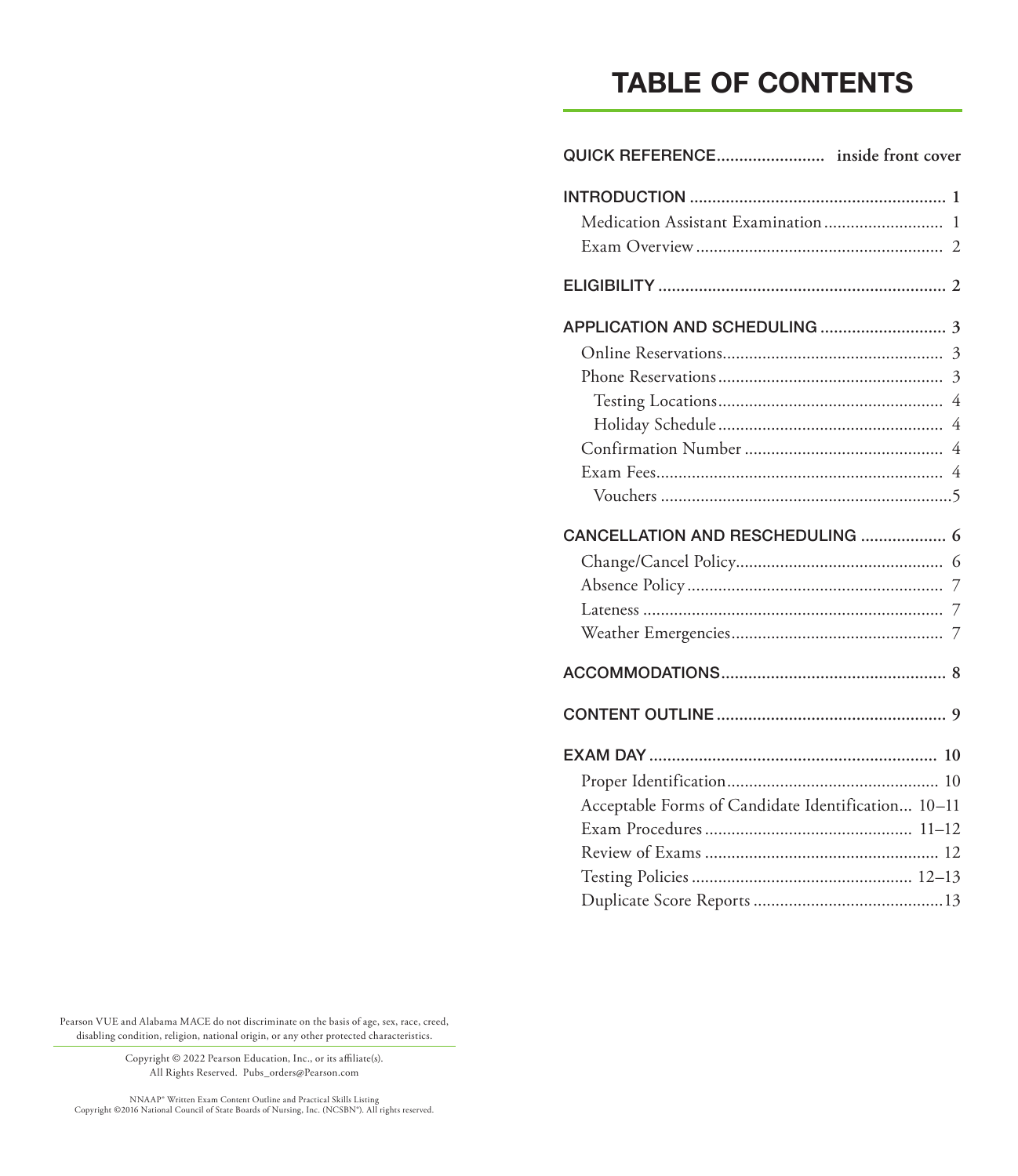# **INTRODUCTION**

This handbook is designed for candidates seeking the Medication Assistant Certification in Alabama. It describes the process of applying for and taking the Medication Assistant Examination.

It is important that you read the entire handbook and keep a copy of it until you are notified of your examination results.

The purpose of the Medication Assistant Examination is to ensure that individuals who administer medication have the basic knowledge and skills to perform their duties.

The Alabama Board of Nursing has contracted with Pearson VUE®, a nationally recognized leading provider of assessment services to regulatory agencies and national associations, to administer the examination. Pearson VUE along with the National Council of State Boards of Nursing (NCSBN) will develop, score, and report the results of the Medication Assistant Examination to the Alabama Board of Nursing.

Completion of this medication assistant examination through the Alabama Board of Nursing will qualify a nursing assistant-certified with a medication assistant for consideration of employment to administer medications and nursing commission-approved treatments to residents in nursing homes, under the direct supervision of a designated registered nurse.

## MEDICATION ASSISTANT EXAMINATION

The Medication Assistant Certification Examination (MACE) is a national medication assistant certification examination typically administered to nursing assistants who choose to receive additional training to become certified medication assistants. NCSBN develops the MACE examination and administers the computer-based exam with the contractual assistance of Pearson VUE.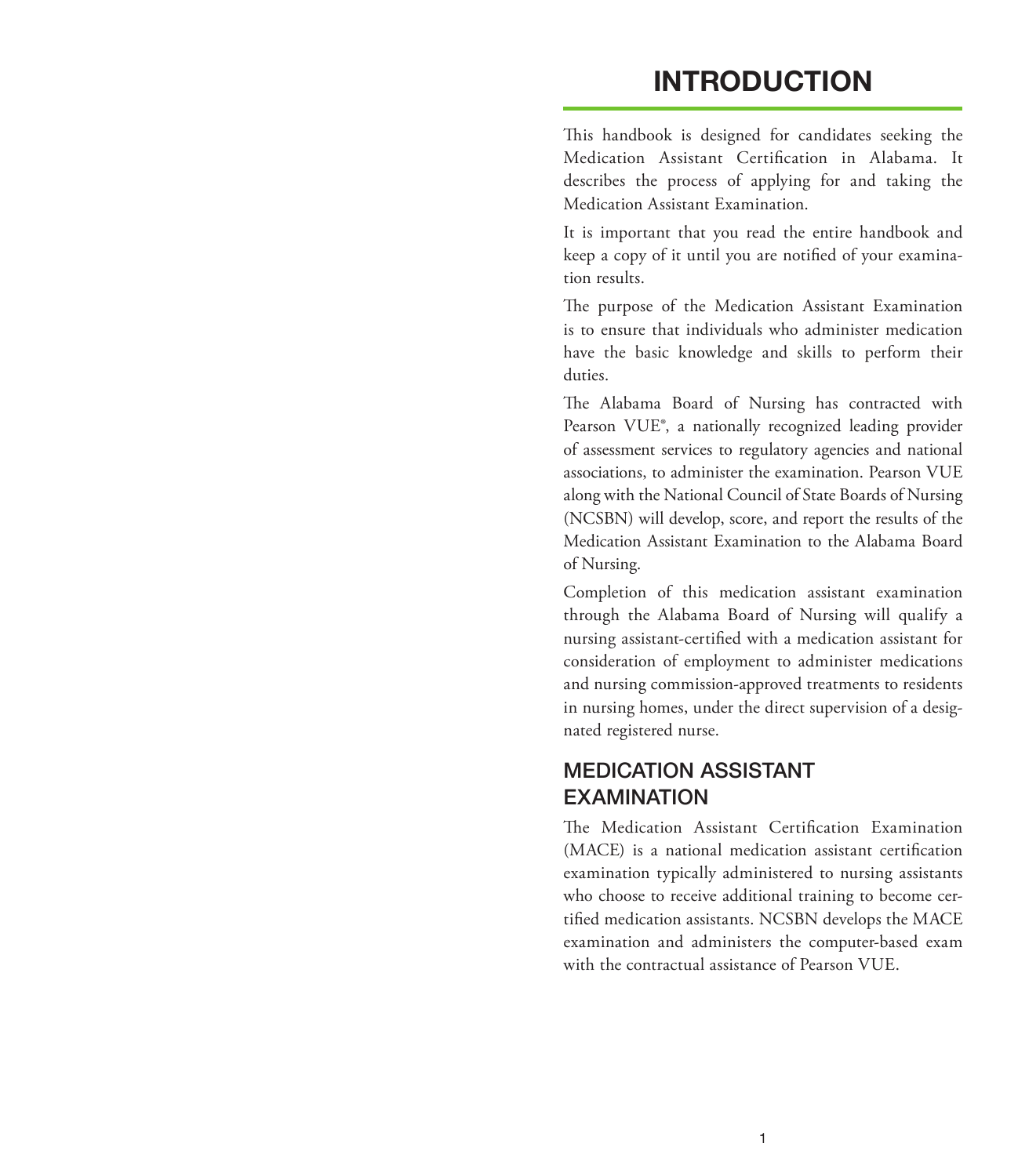## EXAM OVERVIEW

The Medication Assistant Examination consists of fifty (50) multiple choice questions written in English. An examination outline is located on the following pages. The examination will be administered on an electronic testing system. The examination is scored immediately after you complete it, and you will leave the test center with your score report.

# **ELIGIBILITY**

#### **Applicants for an initial medication assistant must meet the following requirements:**

- Be at least 17 years of age
- Has successfully completed a Medication Assistant Certification MAC training program approved by the ABN and administered by ACCS

All candidates applying to take the Medication Assistant Certification Examination (MACE) in Alabama MUST submit the following:

- A completed Medication Assistant Certification Application (available on the ABN website).
- Proof of program completion must be submitted to the ABN by the primary source (ACCS).

Once approved, your examination approval record will be transmitted to Pearson VUE. You will receive a candidate identification number and an Authorization To Test (ATT) letter from Pearson VUE via email (on behalf of the Alabama Board of Nursing). This information will allow you to register for the certification examination through the Pearson VUE AL MACE website at: **www.pearson.com/mace/AL**.

**The link is provided on the ABN website.**

# **APPLICATION AND SCHEDULING**

You may schedule your examination using the following options:

### ONLINE RESERVATIONS

Online reservations are the most efficient way for candidates to schedule their examination. Candidates must go to **www.pearsonvue.com/mace/AL** to make an online reservation for an examination. First-time users are required to create an account. The candidate will need to fill in all required fields, which are preceded by an asterisk (\*), on the online form in order to create an ID and be assigned a password. Step-by-step instructions will lead the candidate through the rest of the examination reservation process. Candidates must make an online reservation at least fortyeight (48) hours before the desired examination date.

## PHONE RESERVATIONS

**Walk-in examinations are not available.** Candidates who have received an *Authorization To Test* letter (ATT) may contact the Pearson VUE Reservation Unit at **(877) 383-2901** to make an examination reservation.

#### **Pearson VUE Hours**

Monday – Friday 8 AM – 11 PM Saturday 8 AM – 5 PM Sunday 10 AM – 4 PM Central Standard Time

#### **Before calling, candidates should have the following:**

- Legal name, address, authorization number, and daytime telephone number,
- The name of the examination
- The preferred examination date and test center location

A Pearson VUE representative will help candidates select a convenient examination date and location, and will answer questions.

Candidates should make a reservation at least two (2) business days before the desired examination date.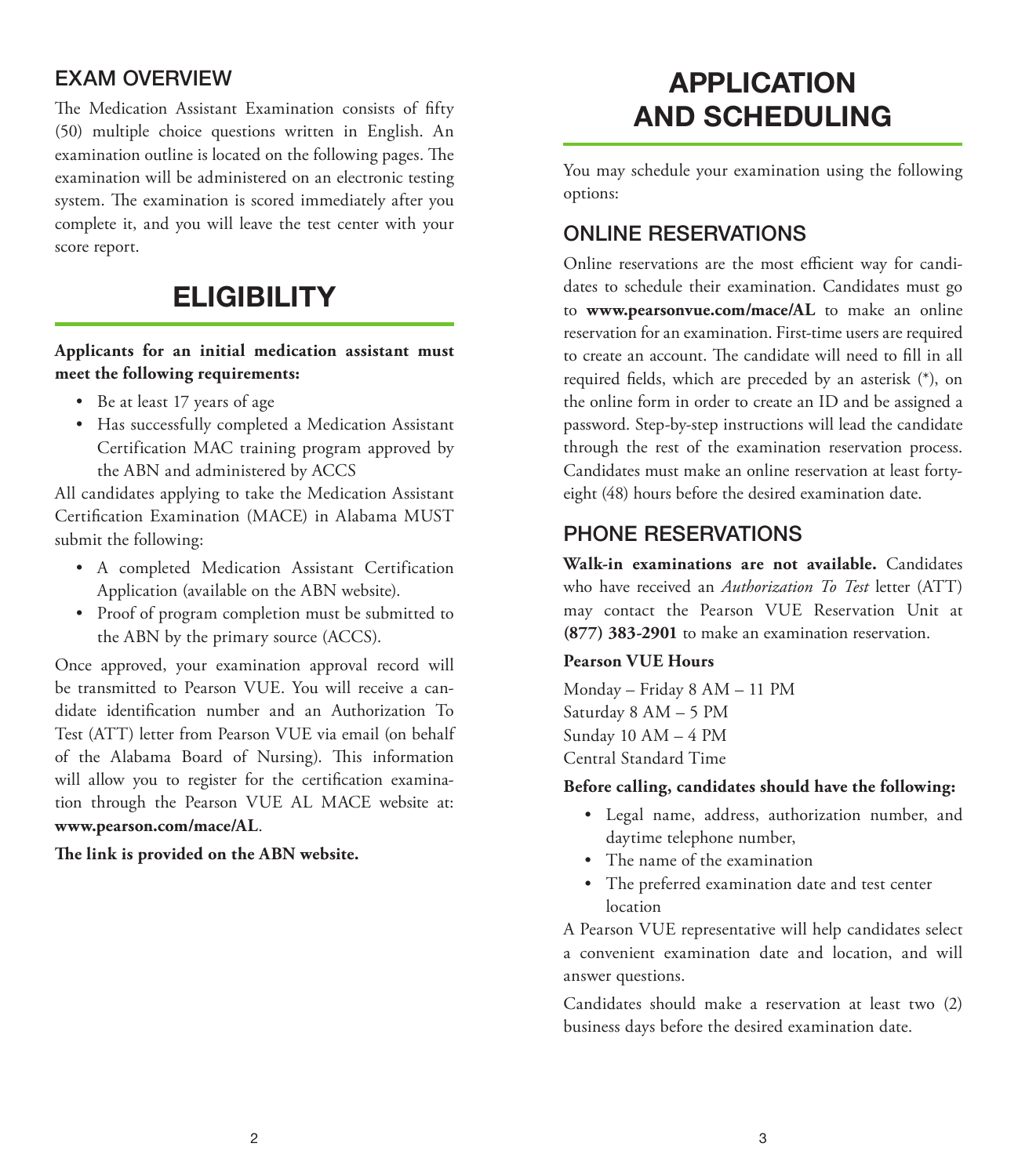#### TESTING LOCATIONS:

77740 Athens State University Athens AL 35611 68421 Jefferson State Community College Birmingham AL 35215 78012 Kelsey's Place Clanton AL 35045 67876 Tennessee Valley Training Center, Inc Decatur AL 35601 68339 Wallace Community College Dothan Campus Dothan AL 36303 69768 Enterprise State Community College Enterprise AL 36330 69502 Gadsden State Community College - Gadsden Gadsden AL 35903 70020 Wallace State Community College - Hanceville Hanceville AL 35077 64063 J. F. Drake State Technical College Huntsville AL 35811 79568 The University of Alabama in Huntsville Huntsville AL 35899 81231 Calhoun Community College - Huntsville Huntsville AL 35805 57069 The Exam Center A+ Millbrook AL 36054 64039 Information Transport Solutions, Inc Mobile AL 36608 75487 Fortis College Mobile AL 36608 81356 Tennessee Valley Training Center Inc Mobile AL 36606 69026 H. Councill Trenholm State Community College Montgomery AL 36116 69371 Northwest-Shoals Community College Muscle Shoals AL 35662 68637 Southern Union State CC - Opelika Campus Opelika AL 36801 68082 Chattahoochee Valley Community College Phenix City AL 36869 70019 Northeast Alabama Community College Rainsville AL 35986 81982 Calhoun Community College - Decatur Tanner AL 35671 53062 Information Transport Solutions, Inc. Wetumpka AL 36092 55094 Auburn University Auburn AL 36849 51803 University of Alabama Tuscaloosa AL 35487

#### HOLIDAY SCHEDULE

The examination will not be scheduled on the following holidays or holiday weekends:

New Year's Day / Eve Martin Luther King Jr. Day Memorial Day / Weekend Independence Day / Weekend Labor Day / Weekend Thanksgiving Day / Weekend Christmas Day / Eve

# EXAM FEES

There is an examination fee of \$120 each time you test. Payment must be paid at the time of reservation by credit card, debit card, or voucher. Once you have been made eligible and received your *ATT* you must test within the validity dates of your *ATT*. These validity dates cannot be extended for any reason. Appointments may be made up to two business days in advance.

**Payment will NOT be accepted at the test center.**  Examination fees are non-refundable and nontransferable except as detailed in Change/Cancel Policy on page 5.

#### Vouchers

Vouchers offer another convenient way to pay for tests. Vouchers can be purchased online at **www.pearsonvue. com/mace/AL** by credit card either singly or in volume. To redeem a voucher as payment when scheduling a test, simply indicate voucher as the payment method and provide the voucher number. **All vouchers are pre-paid. Vouchers are non-refundable and non-returnable.**

Vouchers expire twelve (12) months from the date they are issued. Voucher expiration dates cannot be extended. The exam must be taken by the expiration date printed on the voucher.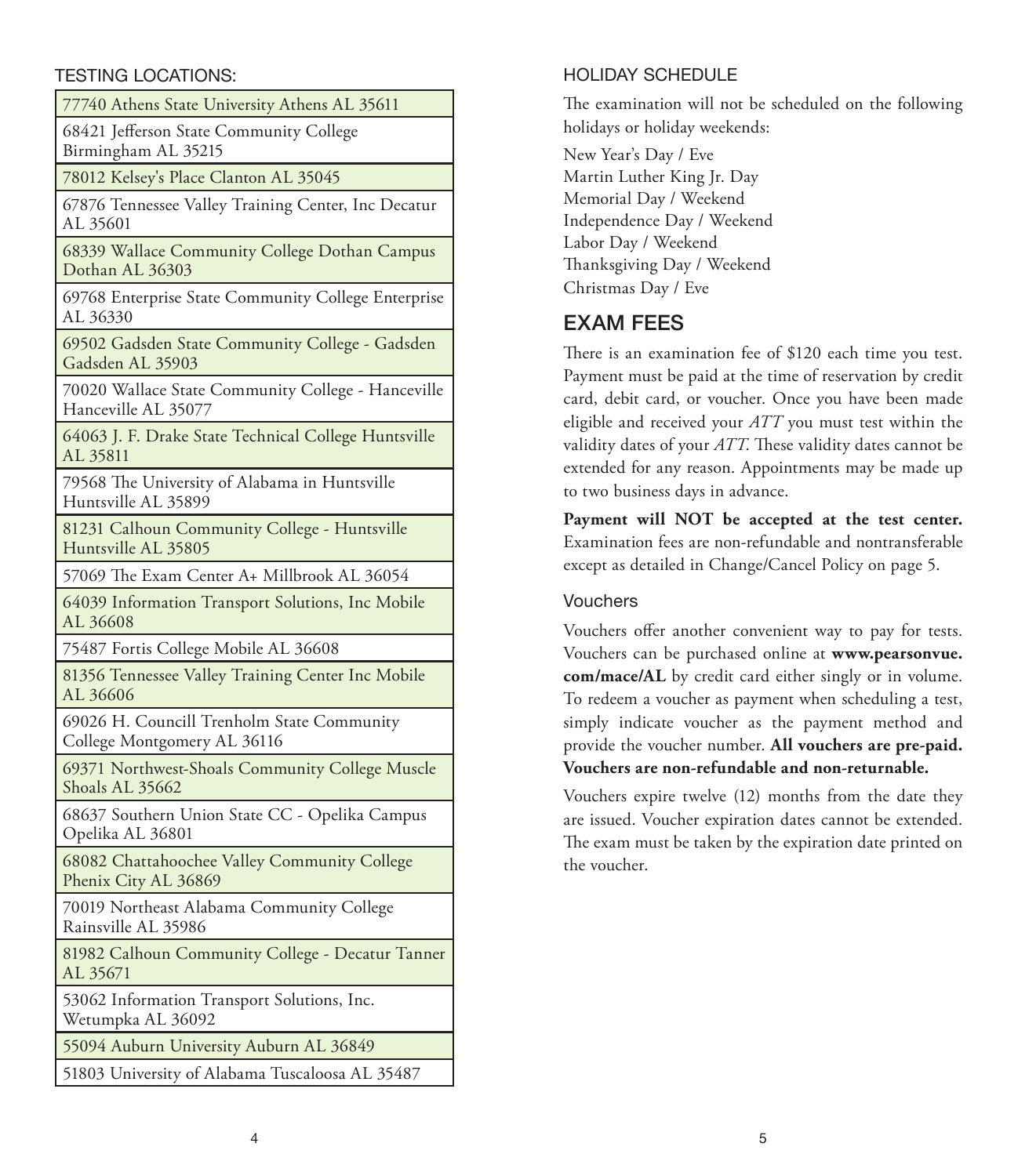# **CANCELLATION AND RE-SCHEDULING**

## CHANGE/CANCEL POLICY

To change or cancel your examination reservation without monetary penalty, you must notify Pearson VUE by phone at least 48 hours before your scheduled examination. If you call at least 48 hours before your scheduled examination, the fee from your first reservation will be applied to your new reservation.

See the following pages for specific circumstances. Pearson VUE Customer Care Representatives are available at **www.pearsonvue.com/mace/AL** and at **(877) 383-2901** from:

> Monday – Friday 8 AM to 1 PM Saturday 8 AM to 5 PM Sunday 10 AM to 4 PM *Central Standard Time*

If you call Pearson VUE less than 48 hours before your scheduled examination, you will forfeit the full examination fee for the canceled reservation and you must pay another fee for a new reservation.

# ABSENCE

Candidates who are late or absent from an exam may call Pearson VUE within 14 days of the exam date to request an excused absence for the following reasons:

- Illness of the candidate or of the candidate's immediate family member
- Death in their immediate family
- Disabling traffic accident
- Court appearance or jury duty
- Military duty
- Weather emergency

A case number will be assigned and instructions provided for emailing supporting documentation. **Candidates absent from or late to an exam who have not changed or canceled the reservation according to the** *Change/ Cancel Policy* **will not be admitted to the exam and will forfeit the exam fee.**

# LATENESS

Plan to arrive about thirty (30) minutes before the examination starts. If you are late for your scheduled examination, or do not bring all of your required items (see What to Bring), you will **NOT** be allowed to test and your examination fee will **NOT** be returned.

Candidates who are absent from or late to an examination and have not changed or canceled the reservation according to the Change/Cancel Policy will not be admitted to the examination and will forfeit the examination fee. Written verification and supporting documentation for excused absences must be submitted to Pearson VUE within ten (10) business days of the original examination date.

# WEATHER EMERGENCIES

Examinations will be delayed or cancelled only in emergencies. If severe weather or a natural disaster makes the test center inaccessible or unsafe, the examination will be delayed or cancelled. Candidates may call Pearson VUE at (800) 274-2615 for details on weather delays and cancellations. If the examination has been cancelled, you will be rescheduled for the next available examination at that site.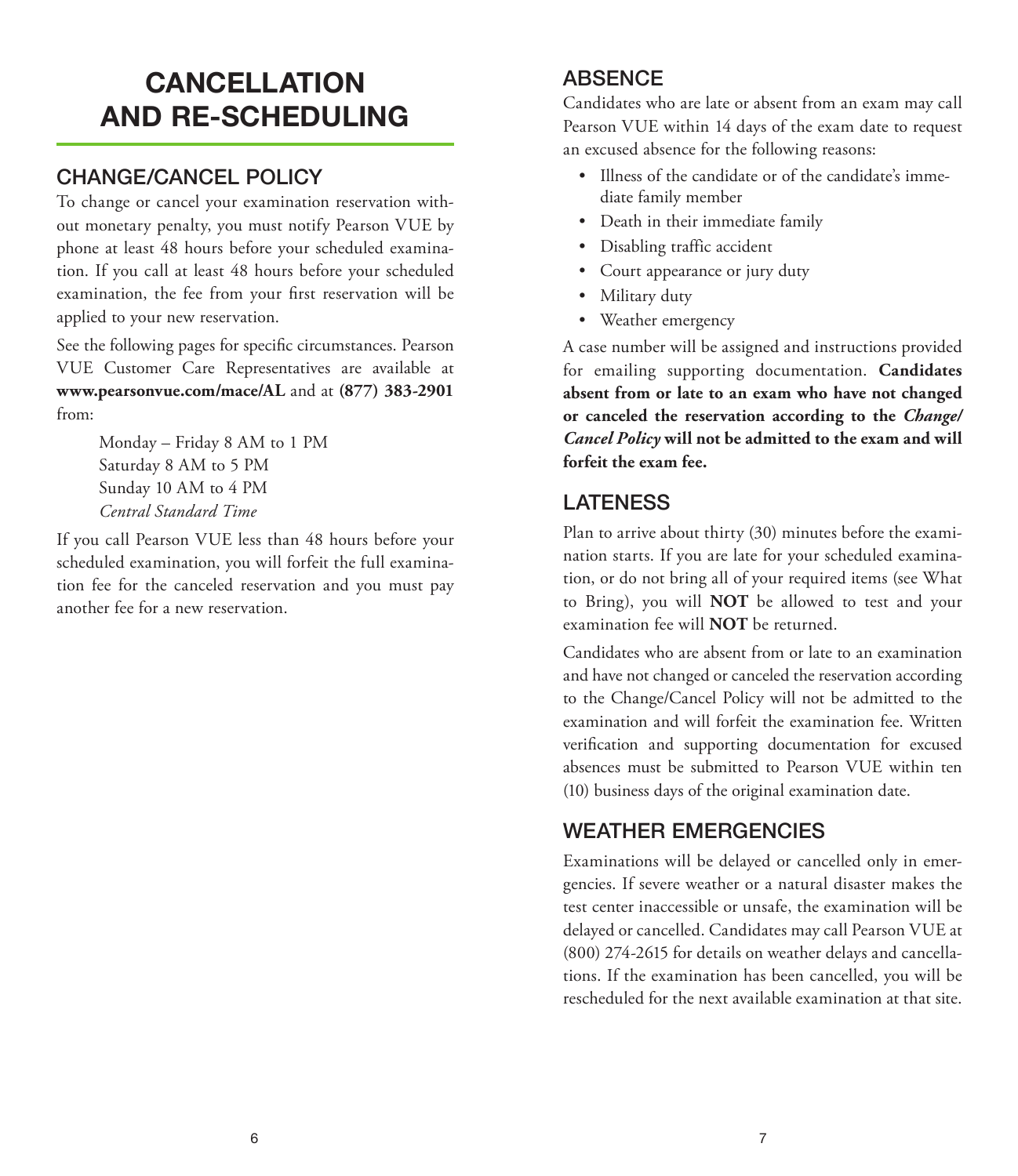# **ACCOMMODATIONS**

Pearson VUE complies with the provisions of the Americans with Disabilities Act as amended. The purpose of accommodations is to provide candidates with full access to the test. Accommodations are not a guarantee of improved performance or test completion. Pearson VUE provides reasonable and appropriate accommodations to individuals with documented disabilities who demonstrate a need for accommodations.

Test accommodations may include things such as:

- A separate testing room
- Extra testing time
- A Reader or Recorder, for individuals with mobility or vision impairments and cannot read or write on their own

Test accommodations are individualized and considered on a case-by-case basis. All candidates who are requesting accommodations because of a disability must provide appropriate documentation of their condition and how it is expected to affect their ability to take the test under standard conditions. This may include:

- Supporting documentation from the professional who diagnosed the condition, including the credentials that qualify the professional to make this diagnosis
- A description of past accommodations the candidate has received

To request an accommodation, answer "yes" to the accommodation question on the online application and follow the directions.

# **CONTENT OUTLINE**

National Medication Assistant Certification Examination (MACE®) Content Outline

#### **I. Authorized Duties 16% = 8 questions**

- A. Building Relationships
- B. Delegation
- C. Role of MA-C
	- 1. Permitted Duties
	- 2. Restrictions/Limitations
- D. Specific Legal and Ethical Issues
- E. Location and Use of Resources and References (e.g., nurse, pharmacist, Physician, package/ drug insert, drug reference manuals)

#### **II. Medication Administration, Observation and Reporting 60% = 30 questions**

- A. Administering and Charting Medications 1. Medication Orders
	- 2. Documentation of Medication Administration
	- 3. Storage
	- 4. Disposal
- B. Safety and Rights of Medication Administration
- C. Routes of Administration
- D. Factors Affecting How the Body Uses Medication
- E. Classifications/Categories of Medications Related to Body Systems and Actions (e.g., antimicrobials, cardiovascular, dermatological, endocrine…)
- F. Rights of Individuals
- G. Causes and Reporting of Medication Errors
- H. Reporting of Symptoms and Side Effects
- I. Reporting Any Change from Client's Normal Condition

#### **III. Medication Concepts and Measurements 24% = 12 questions**

- - A. Medication Concepts
		- 1. Terminology and abbreviations
		- 2. Dosage Range
		- 3. Actions and Implications
		- 4. Therapeutic and other side effects
		- (e.g. idiosyncratic, paradoxical, antagonist)
		- 5. Precautions
		- 6. Interactions
	- B. Forms of Medication
		- 1. Liquid
		- 2. Solid and semi-solids
	- C. Measurements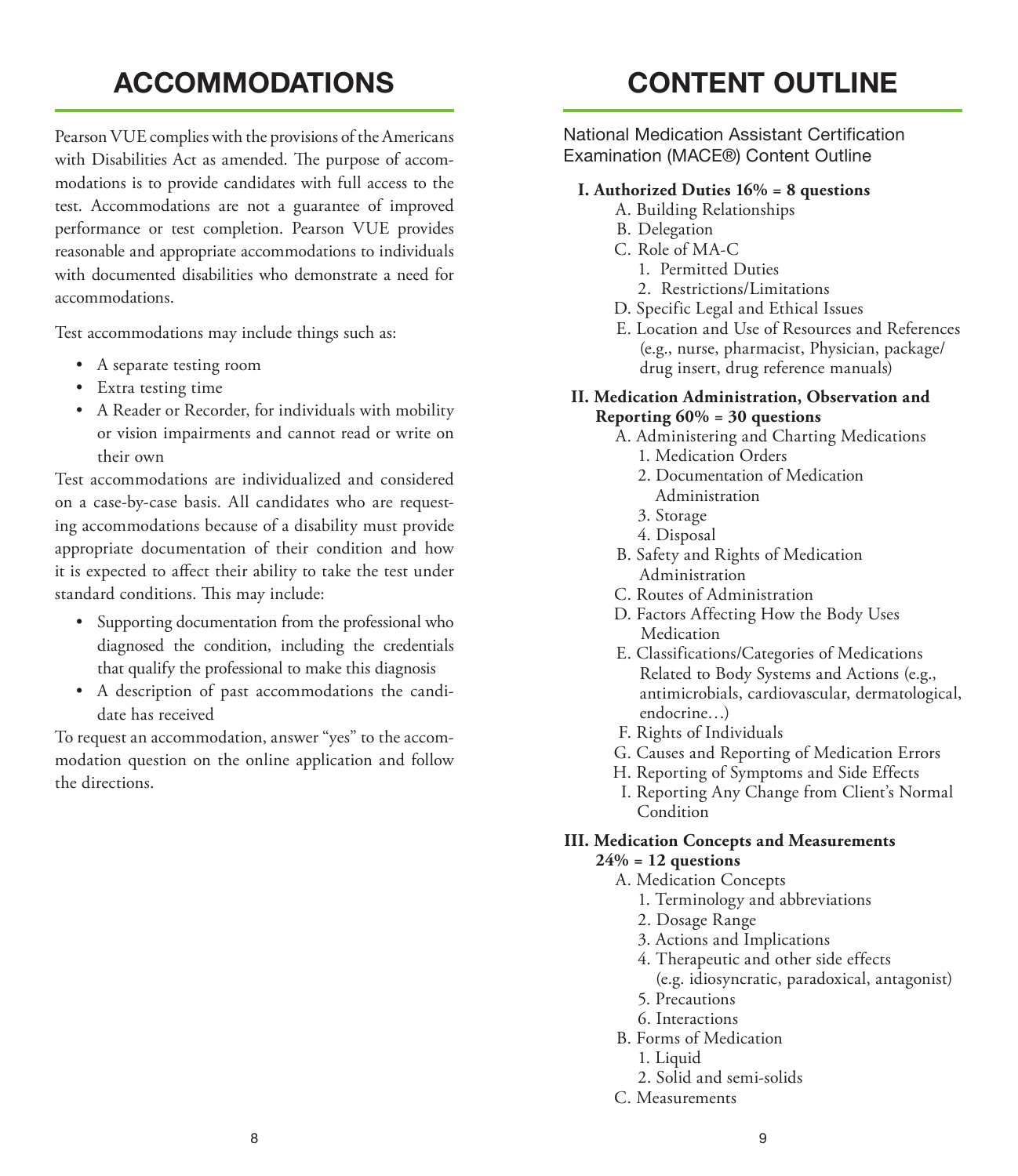# **EXAM DAY**

# PROPER IDENTIFICATION

All candidates are required to bring identification that is deemed acceptable, as listed under *Acceptable Forms of Candidate Identification* (below), to the test center on the day of examination.

**Candidates who do not present the required items will be denied admission to the examination, will be considered absent, and will forfeit the examination fee.**

# ACCEPTABLE FORMS OF CANDIDATE IDENTIFICATION

Candidate must present **two (2)** forms of current (not expired) signature identification. The name on the identification must exactly match the name on the registration. The primary identification must be government issued, photo-bearing with a signature and the secondary identification must contain a valid signature. Identification must be in English. Photocopies of identification will NOT be accepted.

Primary ID (photograph, and signature, not expired)

- Government-issued Driver's License
- U.S. Department of State Driver's License
- U.S. Learner's Permit (plastic card only with photo and signature)
- National/State/Country ID card
- Passport
- Passport Card
- Military ID
- Military ID for spouses and dependents
- Alien Registration Card (Green Card, Permanent Resident Visa)

#### Secondary ID (signature, not expired)

- U.S. Social Security Card
- Debit (ATM) card or Credit card
- Any form of ID on the Primary list

If the ID presented has an embedded signature that is not visible (microchip), or is difficult or impossible to read, the candidate must present another form of identification from the Primary ID or Secondary ID list that contains a visible signature. Pearson VUE does not recognize grace periods. For example, if a candidate's driver's license expired yesterday and the state allows a 30-day grace period for renewing the ID, the ID is considered to be expired.

## EXAM PROCEDURES

Candidates should report to the test center thirty (30) minutes before the examination and check in with the test center administrator. The candidate's identification will be reviewed

After the manager gathers your information, he or she will take your photograph, which will be printed on your score report.

Candidates are required to review and sign a *Candidate Rules Agreement* form. If the *Candidate Rules Agreement* is not followed and/or cheating or tampering with the examination is suspected, the incident will be reported as such and the appropriate action will be taken. The examination fee will not be refunded, the exam may be determined invalid, and/or the state may take further action, such as prohibiting re-tests for a designated amount of time.

After registration, the test center manager will assign you a seat and assist you with the testing unit. You will have an opportunity to go through a tutorial on the testing system. The time spent on the tutorial will not reduce the examination time. The examination administrators will answer questions, but candidates should be aware that the administrators are not familiar with the content of the examinations nor with the state's licensing requirements. Examination administrators have been instructed not to advise candidates on requirements for licensure. Candidates may begin the examination once they are familiar with the PC. The examination begins the moment a candidate looks at the first examination question.

You will be given two (2) hours to complete the examination. After the examination time has expired, the testing unit will automatically turn off. Under no circumstances will you be permitted to work beyond the allotted time.

*Continued next page*